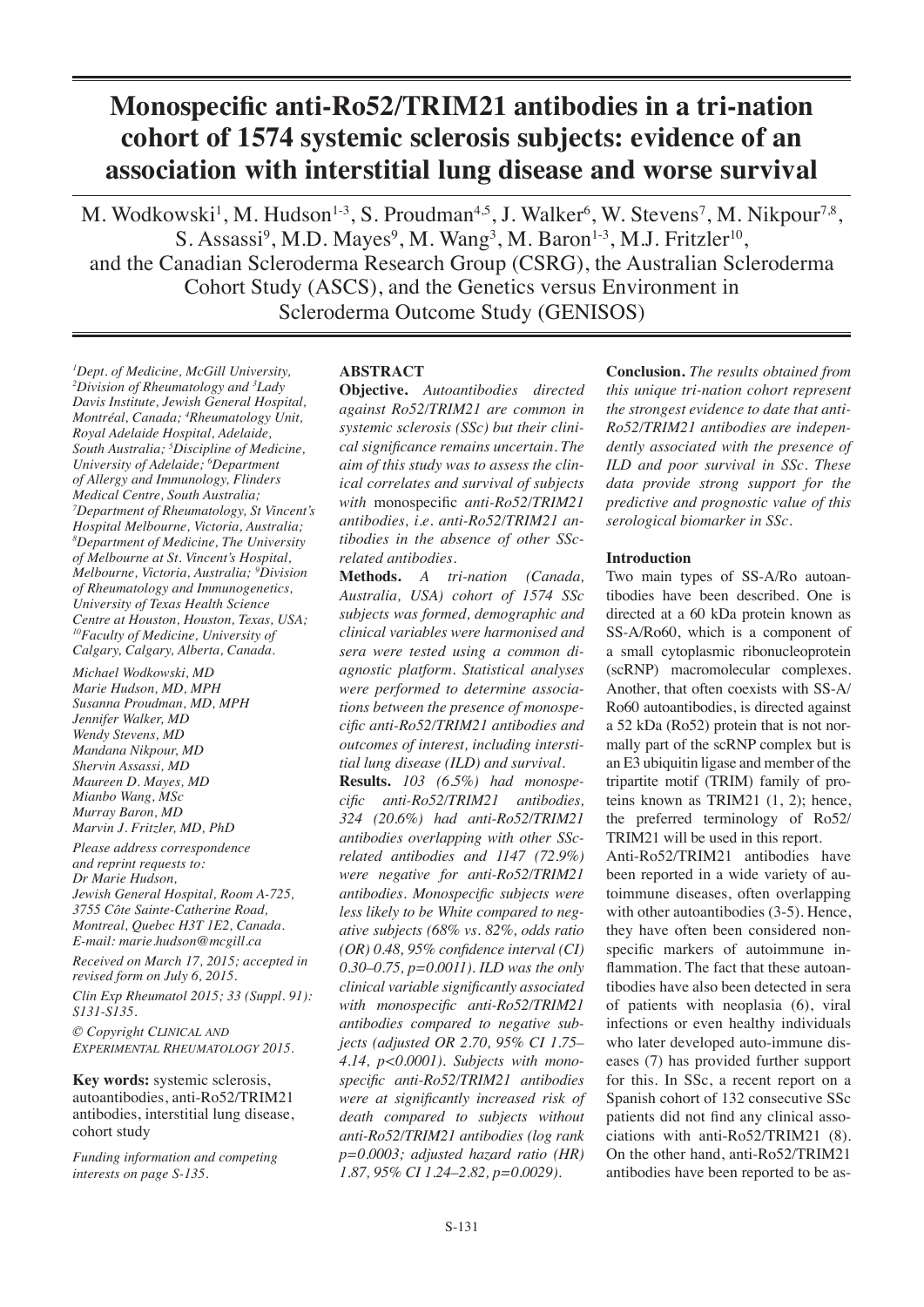sociated with interstitial lung disease (ILD) in various autoimmune diseases (9, 10), in particular in association with anti-Jo1 antibodies (11), which are well known to be associated with ILD. We previously reported an association between anti-Ro52/TRIM21 antibodies and ILD in SSc where, if present, ILD was 1.5 times more likely (12). However, the relationship between anti-Ro52/TRIM21 and ILD in SSc (and other autoimmune diseases) may have been confounded by the presence of concomitant antibodies known to be associated with ILD, particularly antitopoisomerase I in SSc (13). We have previously shown that overlap with SSc-specific autoantibodies can confound the associations with other autoantibodies (14). The aim of this study was therefore to assess the clinical correlates of *monospecific* anti-Ro52/ TRIM21 antibodies, *i.e.* anti-Ro52/ TRIM21 antibodies in the absence of other SSc-related antibodies.

## **Materials and methods**

The Tri-Nation cohort comprises SSc subjects included in the Canadian Scleroderma Research Group (CSRG), the Australian Scleroderma Cohort Study (ASCS) and the American Genetics *versus* Environment in Scleroderma Outc ome Study (GENISOS) cohorts. Ethics committee approval for this study was obtained at McGill University (Montreal, Canada) and at all participating CSRG, ASCS, and GENISOS study sites. All subjects provided informed written consent to participate in the study.

Selection of study subjects in and harmonisation of clinical variables between the 3 study cohorts have been described (15). Briefly, over 98% of the CSRG (16) and ASCS subjects, and all GENISOS subjects meet the 2013 ACR/ EULAR classification criteria for SSc (17). Demographic information regarding age, sex and ethnicity was collected by subject self-report. Disease duration was recorded by study physicians and defined as the interval between the onset of the first non-Raynaud disease manifestation and baseline study visit. Skin involvement was assessed using the modified Rodnan skin score. Limited cutaneous disease (lcSSc) was defined

as skin involvement distal to the elbows and knees with or without facial involvement; diffuse cutaneous disease (dcSSc) was defined as skin involvement proximal to the elbows and knees and/or of the trunk. A history of inflammatory myositis, calcinosis, inflammatory arthritis and scleroderma renal crisis was recorded by a study physician. To assess gastrointestinal involvement, subjects answered yes/no to 6 questions concerning gastroesophageal reflux disease, dysphagia, antibiotics for bacterial overgrowth, episodes of pseudo-obstruction, fecal incontinence and hyperalimentation. The presence of interstitial lung disease (ILD) was determined using a clinical decision rule that was recently published (18). Using this algorithm, ILD was considered present if a high resolution computed tomography (HRCT) scan of the lung was interpreted by an experienced radiologist as showing ILD or, in the case where no HRCT was available, if either a chest x-ray was reported as showing either increased interstitial markings (not thought to be due to congestive heart failure) or fibrosis, and/or if a study physician reported the presence of typical "velcrolike crackles" on physical examination. Pulmonary hypertension was defined as an estimated systolic pulmonary artery pressure (sPAP)  $\geq$ 45 mmHg measured using the Doppler flow measurement of the tricuspid regurgitant jet on cardiac echocardiography (an estimate that correlates strongly with right heart catheter studies) (19) for CSRG and GENISOS subjects, or mean pulmonary artery pressure (mPAP) > 25 mmHg with a pulmonary capillary wedge pressure (PCWP) <15 mmHg on right heart catheterisation for ASCS subjects.

## *Serology*

Autoantibody analyses of the CSRG and GENISOS cohorts were performed in a central laboratory, Mitogen Advanced Diagnostics Laboratory, University of Calgary and the ASCS analyses were performed in Australia using an identical immunoassay kit and protocols. Serum aliquots were stored at -80°C until needed for diagnostic assays. Antibodies against Ro52/TRIM21, centromere (CENP A and CENP B), topoi-

somerase I, RNA polymerase III (RP11 and RP155), fibrillarin, Nor90, Th/To, Ku, PDGFR, PM75 and PM100 were detected and digitally quantified by the Euroline systemic sclerosis profile line immunoassay (LIA) (Euroimmun, Luebeck, Germany) according to the manufacturer's instructions.

#### *Statistical analysis*

Subjects were divided into those exclusively positive for anti-Ro52/TRIM21 antibodies (*i.e.* monospecific anti-Ro52/ TRIM21 antibodies subjects), those with anti-Ro52/TRIM21 antibodies overlapping with other measured antibodies (*i.e.* overlapping anti-Ro52/TRIM21 antibodies subjects), and those altogether negative for anti-Ro52/TRIM21 antibodies. Descriptive statistics were used to compare 20 selected variables between 1) monospecific anti-Ro52/TRIM21 antibody positive *versus* negative subjects and 2) overlapping anti-Ro52/TRIM21 antibodies *versus* negative subjects. Adjusting for multiple comparisons, *p*<0.00125 was considered statistically significant. Multivariate logistic regression adjusting for baseline differences in age and ethnicity was used to determine the association between anti-Ro52/ TRIM21 antibody groups and ILD. Kaplan Meier analysis and Cox proportional hazard models adjusting for baseline differences in age and ethnicity were used to compare survival between autoantibody subsets. *p*-values <0.05 were considered statistically significant for these 3 latter analyses. All statistical analyses were performed with SAS v.9.2 (SAS Institute, USA).

### **Results**

A total of 1574 SSc subjects were included in this study, of whom 103 (6.5%) had monospecific anti-Ro52/ TRIM21 antibodies, 324 (20.6%) had anti-Ro52/TRIM21 antibodies overlapping with other SSc-related antibodies and 1147 (72.9%) were negative for anti-Ro52/TRIM21 antibodies (Table I). Monospecific subjects were less likely to be White compared to negative subjects (68% *vs.* 82%, odds ratio (OR) 0.48, 95% confidence interval (CI) 0.30–0.75, *p*=0.0011). Subjects with overlapping anti-Ro52/TRIM21 anti-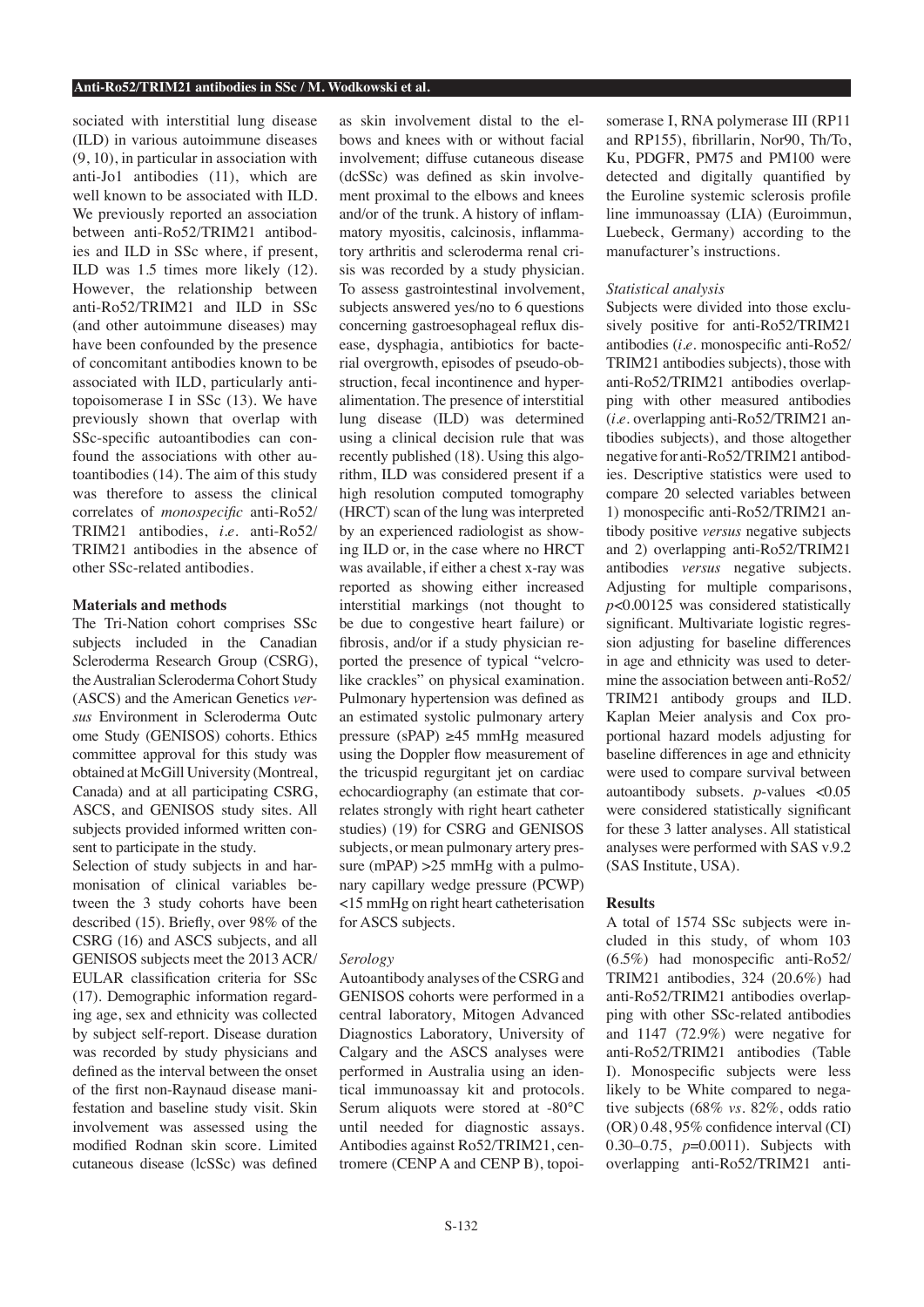**Table I.** Baseline characteristics of the study cohort, as a group and according to anti-Ro52/TRIM21 antibody status. The monospecific anti-Ro52/TRIM21 antibody positive group was exclusive of anti-CENP, topoisomerase I, RNA polymerase III, fibrillarin, NOR90, Th/ To, Ku, PDGFR, PM75 and PM100 antibodies. Adjusting for multiple comparisons, *p*<0.00125 was considered statistically significant.

|                                         | Whole group<br>$(n=1574)$ |                    | Monospecific<br>anti- $Ro52/$<br>TRIM21<br>positive<br>$(n=103)$ |                    | Overlapping<br>anti- $Ro52/$<br>TRIM21<br>positive<br>$(n=324)$ |                    | Anti-Ro52/<br>TRIM21<br>negative<br>$(n=1147)$ |                    | Monospecific vs.<br>Negative |                     |            | Overlapping vs.<br>Negative |            |            |
|-----------------------------------------|---------------------------|--------------------|------------------------------------------------------------------|--------------------|-----------------------------------------------------------------|--------------------|------------------------------------------------|--------------------|------------------------------|---------------------|------------|-----------------------------|------------|------------|
|                                         | $%$ or<br>mean            | n. or<br><b>SD</b> | $\%$ or<br>mean                                                  | n. or<br><b>SD</b> | $\%$ or<br>mean                                                 | n. or<br><b>SD</b> | $\%$ or<br>mean                                | n. or<br><b>SD</b> | <b>OR</b>                    | <b>CI</b>           | $p$ -value | <b>OR</b>                   | <b>CI</b>  | $p$ -value |
| Sociodemographics                       |                           |                    |                                                                  |                    |                                                                 |                    |                                                |                    |                              |                     |            |                             |            |            |
| Female                                  | 86%                       | 1355               | 82%                                                              | 84                 | 90%                                                             | 290                | 86%                                            | 981                |                              |                     | 0.2776     |                             |            | 0.0664     |
| White                                   | 82%                       | 1244               | 68%                                                              | 66                 | 86%                                                             | 273                | 82%                                            | 905                | 0.48                         | 0.30, 0.75          | 0.0011     |                             |            | 0.0665     |
| Age, years                              | 55.1                      | 12.8               | 53.2                                                             | 13.1               | 58.7                                                            | 12.6               | 54.2                                           | 12.6               |                              |                     | 0.4180     | 1.03                        | 1.02, 1.04 | < 0.0001   |
| Disease duration, years                 | 9.5                       | 9.2                | 7.9                                                              | 7.7                | 10.3                                                            | 9.5                | 9.5                                            | 9.2                |                              |                     | 0.1069     |                             |            | 0.1358     |
| Age at disease onset,<br>years          | 45.5                      | 13.7               | 45.2                                                             | 13.2               | 48.4                                                            | 13.9               | 44.7                                           | 13.6               |                              |                     | 0.7070     | 1.02                        | 1.01, 1.03 | < 0.0001   |
| Clinical variables                      |                           |                    |                                                                  |                    |                                                                 |                    |                                                |                    |                              |                     |            |                             |            |            |
| Modified Rodnan skin<br>score $(0-51)$  | 11.4                      | 10.2               | 11.3                                                             | 9.4                | 10.9                                                            | 9.8                | 11.6                                           | 10.5               |                              |                     | 0.7969     |                             |            | 0.3333     |
| Limited cutaneous<br>disease            | 61%                       | 963                | 52%                                                              | 53                 | 68%                                                             | 221                | 60%                                            | 689                |                              |                     | 0.1021     |                             |            | 0.0094     |
| Inflammatory myositis                   | 9%                        | 129                | 11%                                                              | 10                 | $8\%$                                                           | 24                 | $9\%$                                          | 95                 |                              |                     | 0.5727     |                             |            | 0.6272     |
| Calcinosis                              | 26%                       | 405                | 18%                                                              | 18                 | 30%                                                             | 95                 | 26%                                            | 292                |                              |                     | 0.0736     |                             |            | 0.1396     |
| Inflammatory arthritis                  | 28%                       | 443                | 27%                                                              | 28                 | 30%                                                             | 97                 | 28%                                            | 318                |                              |                     | 0.9364     |                             |            | 0.4554     |
| Gastrointestinal disease                |                           |                    |                                                                  |                    |                                                                 |                    |                                                |                    |                              |                     |            |                             |            |            |
| GERD/reflux                             | 82%                       | 1278               | 75%                                                              | 76                 | 87%                                                             | 279                | 81%                                            | 923                |                              |                     | 0.1960     |                             |            | 0.0135     |
| Dysphagia                               | 52%                       | 808                | 51%                                                              | 50                 | 56%                                                             | 177                | 51%                                            | 581                |                              |                     | 0.8892     |                             |            | 0.1196     |
| Antibiotics for bacterial<br>overgrowth | 7%                        | 94                 | 6%                                                               | 5                  | 8%                                                              | 24                 | 7%                                             | 65                 |                              |                     | 0.8393     |                             |            | 0.4145     |
| Episodes of pseudo-<br>obstruction      | 3%                        | 42                 | $1\%$                                                            | 1                  | 4%                                                              | 12                 | 3%                                             | 29                 |                              |                     | 0.3473     |                             |            | 0.2688     |
| Fecal incontinence                      | 18%                       | 217                | 9%                                                               | 6                  | 21%                                                             | 56                 | 18%                                            | 155                |                              |                     | 0.0766     |                             |            | 0.2726     |
| Hyperalimentation                       | 3%                        | 23                 | 9%                                                               | 5                  | $2\%$                                                           | $\overline{4}$     | 2%                                             | 14                 |                              |                     | 0.0079     |                             |            | 0.9323     |
| Number of GI<br>symptoms $(0-6)$        | 1.6                       | $\mathbf{1}$       | 1.4                                                              | 0.9                | 1.7                                                             | $\mathbf{1}$       | 1.5                                            | $\mathbf{1}$       |                              |                     | 0.2130     |                             |            | 0.0092     |
| Scleroderma renal crisis                | 4%                        | 60                 | 6%                                                               | 6                  | 3%                                                              | 11                 | 4%                                             | $\overline{4}$     |                              |                     | 0.3060     |                             |            | 0.7489     |
| Pulmonary hypertension                  | 14%                       | 172                | 8%                                                               | 6                  | 20%                                                             | 56                 | 12%                                            | 110                |                              |                     | 0.2459     | 1.81                        | 1.27, 2.58 | 0.0011     |
| Interstitial lung disease               | 36%                       | 548                | 57%                                                              | 57                 | 36%                                                             | 116                | 34%                                            | 375                | 2.63                         | 1.74, 3.98 < 0.0001 |            |                             |            | 0.3303     |

CENP: centromere proteins; CI: confidence interval; GERD: gastro-esophageal reflux disease; GI: gastrointestinal; NOR: nucleolar organiser; PDGRF: platelet derived growth factor; OR: odds ratio; SD: standard deviation; TRIM: tripartite motif.

bodies were significantly older than the negative subjects (58.7 years *vs.* 54.2, OR 1.03, 95% CI 1.02–1.04, *p*<0.0001). In univariate analysis, ILD was the only clinical variable significantly associated with monospecific anti-Ro52/ TRIM21 antibodies compared to negative subjects (OR 2.63, 95% CI 1.74– 3.98, *p*<0.0001; Table I). In logistic regression analysis adjusting for differences in baseline demographic characteristics, subjects with monospecific anti-Ro52/TRIM21 antibodies were almost 3 times more likely to have ILD compared to those without those antibodies (OR 2.70, 95% CI 1.75–4.14, *p*<0.0001; Table II). Of note, subjects with overlapping anti-Ro52/TRIM21 antibodies did not have a higher frequency of ILD either in univariate or multivariate analysis.

In unadjusted survival analysis (Fig. 1),

subjects with monospecific anti-Ro52/ TRIM21 antibodies were at increased risk of death compared to negative subjects (log rank *p*=0.0003). Again, after adjusting for differences in baseline demographic characteristics, subjects with monospecific anti-Ro52/TRIM21 antibodies were still at significantly increased risk of death compared to subjects without anti-Ro52/TRIM21 antibodies (hazard ratio (HR) 1.87, 95% CI 1.24–2.82, *p*=0.0029; Table III).

## **Discussion**

Although anti-Ro52/TRIM21 is the second most common autoantibody in SSc sera (12, 20), the prevalence of *monospecific* anti-Ro52/TRIM21 antibodies in this large SSc cohort was less than 10%. Nonetheless, leveraging this large unique tri-nation dataset using a common serological platform, we found strong evidence that monospecific anti-Ro52/TRIM21 antibodies are independently associated with ILD and increased mortality in SSc. Currently, there are few robust clinical biomarkers in SSc-ILD aside from C-reactive protein, which has been shown to be associated with worse pulmonary function (21) and anti-topoisomerase I (Scl-70) with ILD (22) and worsening forced vital capacity (23). Our data provide evidence for a novel predictive and prognostic biomarker in SSc. Of note, though, subjects with overlapping anti-Ro52/TRIM21 antibodies did not have a higher frequency of ILD. It is possible that the presence of other SSc-related antibodies modifies the association between anti-Ro52/TRIM21 and ILD.

The role of anti-Ro52/TRIM21 in the pathophysiology of autoimmune diseases remains largely unknown.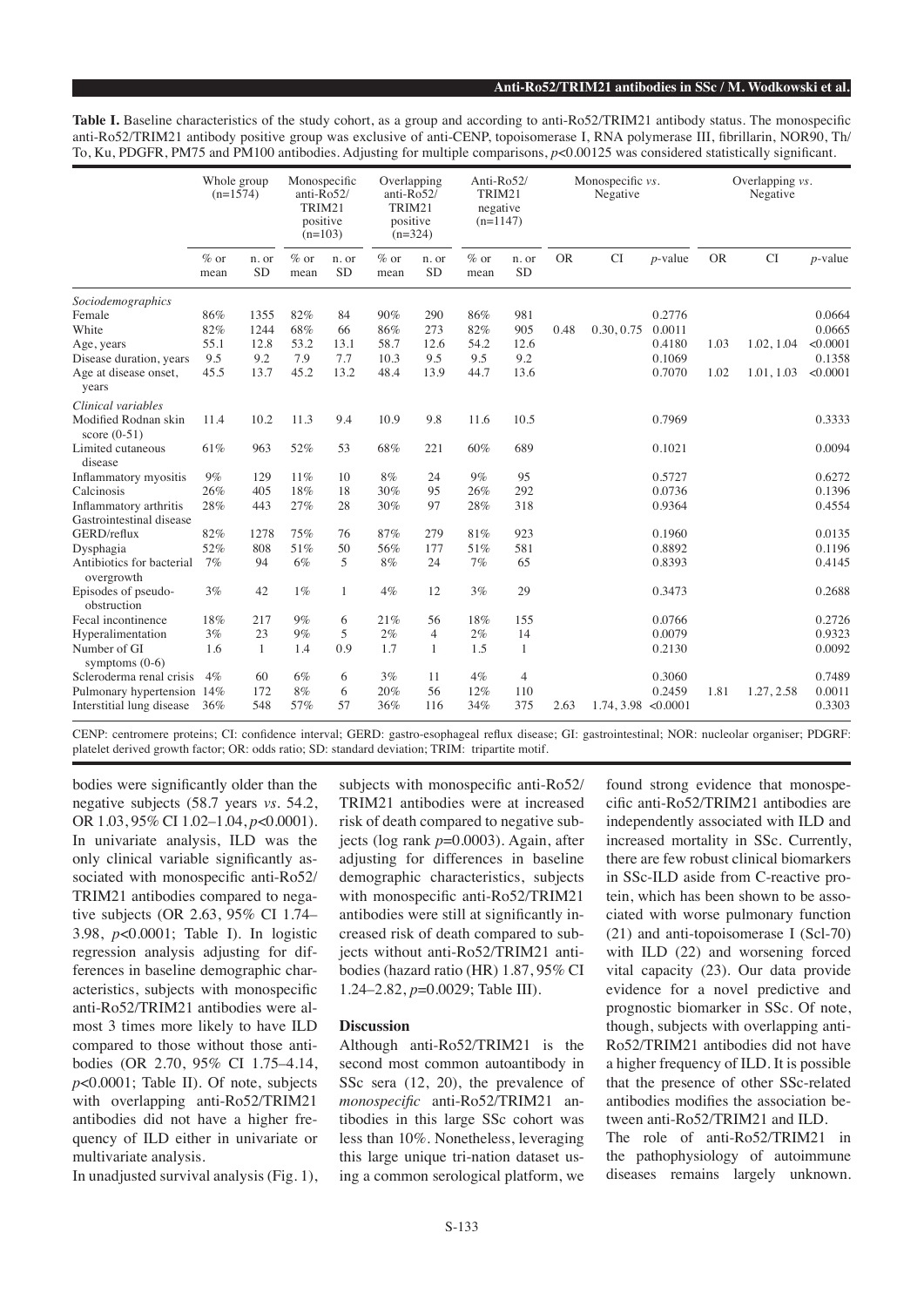#### **Anti-Ro52/TRIM21 antibodies in SSc / M. Wodkowski et al.**

**Table II.** Logistic regression model to estimate the association between the presence of anti-Ro52/TRIM21 antibodies and ILD, adjusting for baseline demographic differences.

|                                                     | ß       | Odds<br>ratio | 95% CI |      | $p$ -value |  |
|-----------------------------------------------------|---------|---------------|--------|------|------------|--|
| White                                               | $-0.23$ | 0.80          | 0.60   | 1.06 | 0.1144     |  |
| Age                                                 | 0.01    | 1.01          | 1.01   | 1.02 | 0.0016     |  |
| Monospecific vs. negative anti-Ro52/TRIM21 subjects | 0.99    | 2.70          | 1.75   | 4.14 | < 0.001    |  |
| Overlapping vs. negative anti-Ro52/TRIM21 subjects  | 0.05    | 1.05          | 0.80   | 1.37 | 0.7165     |  |



Fig. 1. Kaplan Meier curve to compare survival in the anti-Ro52/TRIM21 monospecific, overlapping and negative subjects. Log rank *p*-values: monospecific *vs.* negative subjects *p*=0.0003; overlapping *vs.* negative *p*=0.1106; monospecific *vs.* overlapping subjects *p*=0.0210.

**Table III.** Cox proportional hazard model to estimate the association between the presence of anti-Ro52/TRIM21 antibodies and mortality, adjusting for baseline demographic differences.

|                                                     | ß       | Hazard<br>ratio |      | 95% CI | $p$ -value |
|-----------------------------------------------------|---------|-----------------|------|--------|------------|
| White                                               | $-0.51$ | 0.60            | 0.49 | 0.81   | 0.0006     |
| Age                                                 | 0.03    | 1.03            | 1.02 | 1.04   | < 0.001    |
| Monospecific vs. negative anti-Ro52/TRIM21 subjects | 0.63    | 1.87            | 1.24 | 2.82   | 0.0029     |
| Overlapping vs. negative anti-Ro52/TRIM21 subjects  | 0.28    | 1.33            | 0.99 | 1.79   | 0.0598     |

Nevertheless, some reports suggest a pathogenic role. In general, the autoantibody binding target, Ro52/TRIM21, is a regulator of type I interferon (IFN) and proinflammatory cytokine production (2). In turn, IFNα upregulates Ro52/ TRIM21 and promotes its nuclear translocation (24). This self-perpetuating process has the potential to contribute to the inflammatory cascade. In tissue, Ro52/TRIM21 expression is increased in cutaneous lupus erythematosus and ultraviolet light-induced skin lesions and translocation to apoptotic blebs has been hypothesised as a mechanism for its immunogenicity (25). Evidence also exists to support a similar mechanism

occurring during cardiomyocyte apoptosis, as well as direct cross-reactivity with cardiac membrane proteins involved in the control of electric signal generation and/or conduction, as in congenital heart block (26, 27). Finally, in primary Sjögren syndrome, a single nucleotide polymorphism in the Ro52 gene has been shown to be associated with anti-Ro52/TRIM21 autoantibodies (28). Although anti-Ro52/TRIM21 autoantibodies have been shown to be associated with severe disease refractory to steroids in auto-immune hepatitis, the pathogenic mechanisms, if any, are not known (29). Similarly, the pathogenic role of anti-Ro52/TRIM21 and other autoantibodies associated with interstitial lung disease is not known (30).

This study is not without limitations. In particular, defining ILD in the context of longitudinal observational cohort studies is very complex, given issues of missing data and verification bias. We defined ILD using a clinical decision rule that was recently published (18). Still, measurement error may have contributed to some of the negative findings of the study. On the other hand, when dealing with relatively uncommon serological profiles (there were only 6.5% of subjects with monospecific anti-Ro52/ TRIM21 antibodies), large well-phenotyped cohorts are required to obtain robust estimates. Thus, the limitations of our data are counter-balanced by its strengths, which include large sample size and detailed clinical phenotypic data. Finally, subjects identified as having "monospecific" anti-Ro52/TRIM21 antibodies may in fact have had other autoantibodies that are undetected by the immunoassays employed in this study. This might include some associated with connective tissue disease-related ILD such as anti-Jo1, which were not included among those tested for this study. However, we have previously reported a very low prevalence of anti-Jo1 antibodies in the CSRG SSc cohort (approximately  $1\%$ ) (12). Thus, the presence of these autoantibodies is unlikely to have influenced the results of this study in a meaningful manner. We found that monospecific anti-Ro52/

TRIM21 antibodies were strongly associated with ILD and an independent predictor of mortality in this large SSc cohort. This provides the strongest evidence to date for the predictive and prognostic value of this serological biomarker in SSc and contributes important clinically meaningful data.

# **Investigators of the Canadian Scleroderma Research Group**

J. Pope, London, Ontario

- M. Baron, Montreal, Quebec
- J. Markland, Saskatoon, Saskatchewan
- D. Robinson, Winnipeg, Manitoba
- N. Jones, Edmonton, Alberta
- N. Khalidi, Hamilton, Ontario
- P. Docherty, Moncton, New Brunswick
- E. Kaminska, Calgary, Alberta
- A. Masetto, Sherbrooke, Quebec
- E. Sutton, Halifax, Nova Scotia
- J-P. Mathieu, Montreal, Quebec